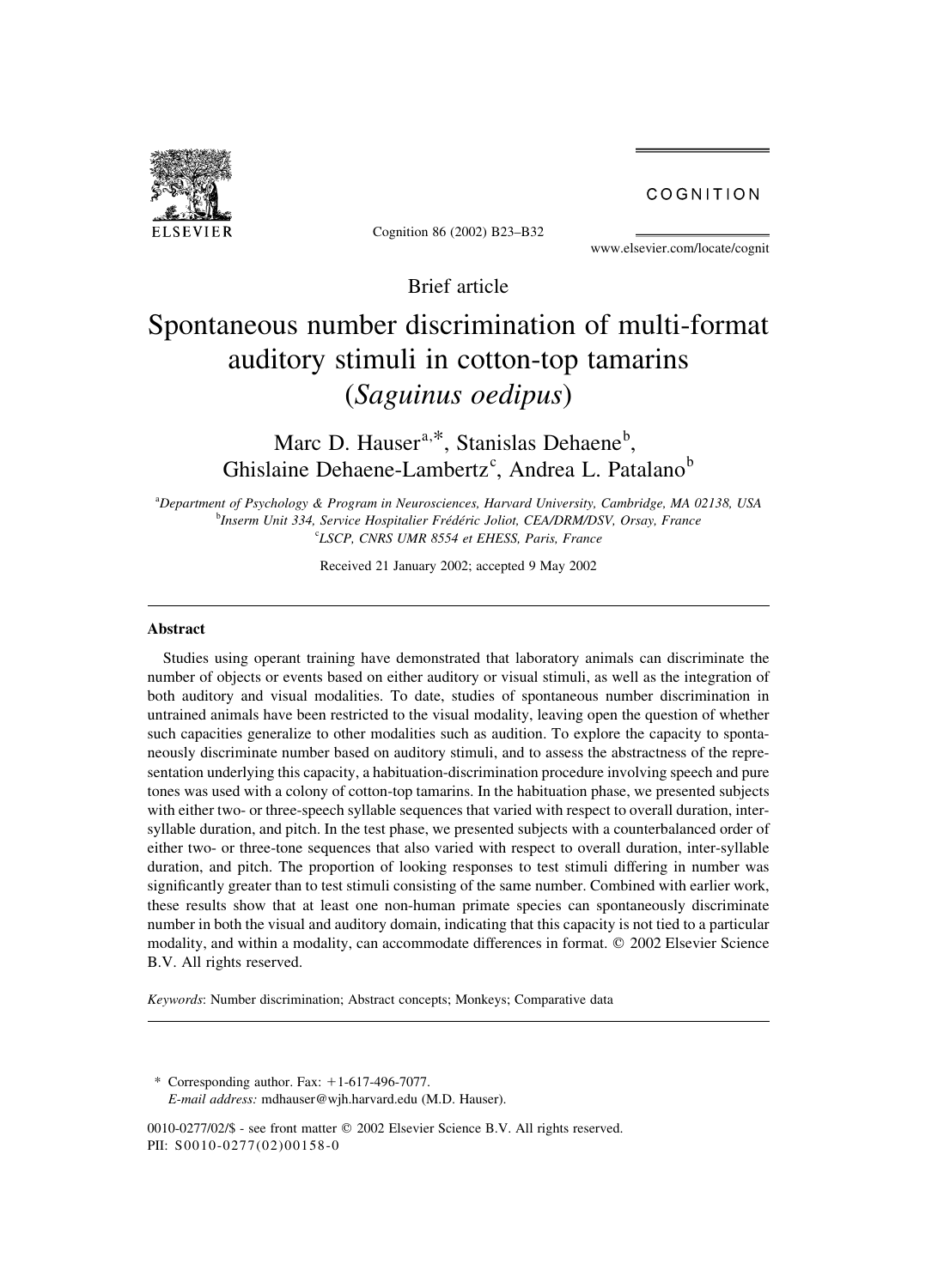## 1. Introduction

The capacity for numerical representation is phylogenetically ancient, dating back at least as far as birds (Dehaene, 1997; Gallistel, 1990; Hauser, 2000). Currently, there are at least two significant controversies concerning the nature of non-linguistic numerical representations in animals and in infants (Gallistel & Gelman, 2000; Hauser & Carey, 1998). First, what are the mechanisms underlying numerical representations in organisms lacking language? Second, to what extent is the capacity for numerical representation spontaneously available, abstract, and capable of computing over input from multiple modalities? In this paper, we focus on the second problem, asking whether a non-human primate is capable of spontaneously discriminating auditory stimuli based on number as opposed to some other continuous variable; we explore the abstractness of this ability by assessing whether these animals recognize the similarity between stimuli that converge with respect to number while diverging with respect to format (i.e. speech vs. tones).

Studies of number discrimination in the wild and in captivity motivate the logic of our experiment. Research on foraging behavior indicates that animals spontaneously use various statistical computations to determine rates of return, including Bayesian statistics (Giraldeau & Caraco, 2000; Stephens & Krebs, 1986). Although none of these studies show that animals use a counting system to quantify food intake, all show that they can approximate the amount of food obtained, the time spent obtaining it, or some combination of amount and time (rate). Complementing these foraging observations are studies that ask whether animals attend to the number of individuals in a group when assessing the level of competition. In a wide range of species, coalitions of two to three individuals outcompete lone individuals for access to food or mates (Aureli & de Waal, 2000; Harcourt & de Waal, 1992). Further, playback experiments with lions and chimpanzees show that the level of aggressive response to auditory simulations of foreign intruders depends on the number of both intruders and defenders (McComb, Packer, & Pusey, 1994; Wilson, Hauser, & Wrangham, 2001). Together, these studies suggest that numerical quantification is spontaneously available, ecologically important, and possibly generalizable across visual as well as auditory inputs. They do not, however, provide a clear specification of the limits or abstractness of number discrimination.

Operant training studies in the laboratory have shown that animals represent number as an analog magnitude with scalar variability (Gallistel, 1990; Meck & Church, 1983). Specifically, animals can use number as a discriminative cue to obtain food rewards, and can discriminate large differences (2 vs. 9) more readily than small differences (2 vs. 3) and small numbers more readily than large even when the absolute difference between pairs is held constant (e.g. 2 vs. 3 as opposed to 8 vs. 9; Brannon & Terrace, 2000). These latter findings show that number discrimination adheres to Weber's law. These studies also show that number is represented in an abstract sense in that animals discriminate objects or events across different modalities. For example, Fernandes and Church (1982) trained rats to press the right lever if they heard two sounds, but the left lever if they heard four sounds. By systematically varying the duration of the sounds, as well as the interval between sounds, results showed that the discrimination was based on the number of stimuli rather than other factors; when the experimenters substituted light flashes for sounds, the rats immediately transferred. Further, in a study by Church and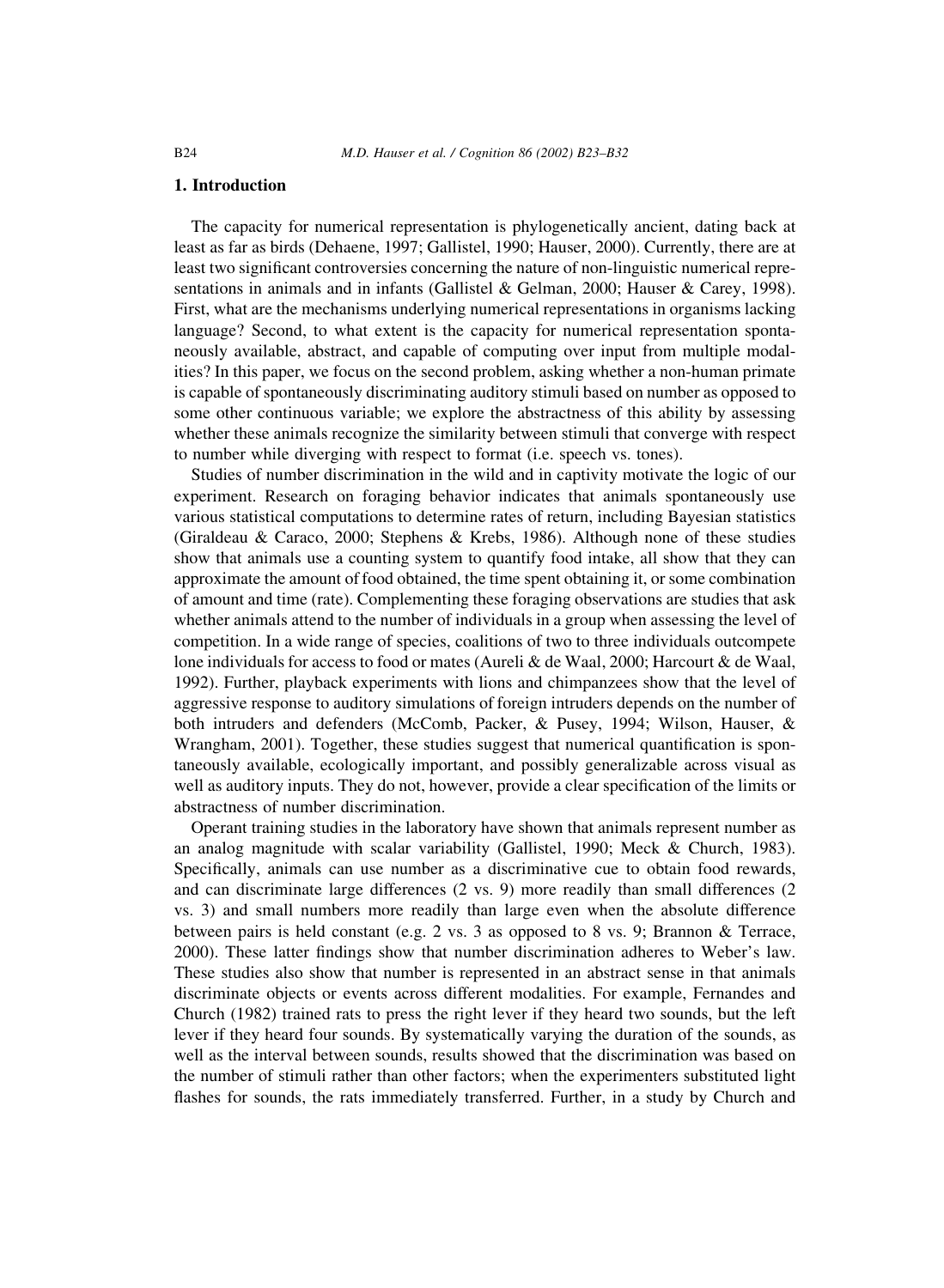Meck (1984), results showed that rats were capable of integrating the number of visual and auditory stimuli, even when they were presented simultaneously.

In contrast to operant experiments, studies conducted in the wild and in the laboratory using spontaneous techniques have yielded different patterns of results and have yet to provide any evidence that number is represented in a format other than visual. Specifically, studies of wild rhesus monkeys and captive cotton-top tamarins (Hauser & Carey, 1998; Hauser, Carey, & Hauser, 2000; Hauser, MacNeilage, & Ware, 1996; Sulkowski & Hauser, 2000; Uller, Hauser, & Carey, 2001) indicate that the number of visually presented objects can be discriminated, but with a limit of approximately 4, and with no evidence of the analog magnitude signature (i.e. Weber's law). For example, in a two box choice paradigm developed by Hauser et al. (2000), rhesus monkeys selectively picked up to 4 pieces of apple over 3, but failed to show a preference for 5 over 4 and even 8 over 4. These results have been interpreted as being consistent with an object filelike mechanism (Kahneman, Treisman, & Gibbs, 1992; Pylyshyn & Storm, 1998), with constraints operating in terms of the number of objects that can be tracked and held in short-term working memory. Although it is currently unclear why the analog magnitude system is tapped in some situations, and an object file system in others, a further limitation on current studies of spontaneous number discrimination is the lack of research using nonvisual input. The following study addresses this gap, describing habituation-discrimination experiments on cotton-top tamarin monkeys. We ask not only whether tamarins can discriminate auditory stimuli based on number as opposed to some continuous measure, but also whether this discrimination is based on an abstract representation that operates over auditory stimuli that differ in format (speech vs. tones).

## 2. Methods

#### 2.1. Subjects

We conducted playback experiments on a colony of 13 adult cotton-top tamarins, five males and eight females. Subjects are housed in social groups, consisting of at least one breeding pair, and often, their offspring. All subjects have been tested in auditory experiments involving both conspecific and heterospecific auditory signals (Ghazanfar, Flombaum, Miller, & Hauser, 2001; Hauser, Newport, & Aslin, 2001; Miller, Dibble, & Hauser, 2001; Ramus, Hauser, Miller, Morris, & Mehler, 2000). Importantly, the current colony of animals has been run with a habituation-discrimination procedure, similar to the one implemented here, yielding robust and replicable results in the absence of training.

# 2.2. Stimuli

We habituated subjects to two or three synthetic consonant–vowel syllables whose elements were drawn without replacement from a set of three consonants (p, t, or k) and three vowels (a, i, or u) (e.g. pika, pikatu). Fundamental frequency (195, 225 or 255 Hz) and intensity (78, 76 and 73 dBC) were systematically varied. Syllable duration varied between 225 and 450 ms for two-syllable stimuli, and between 112 and 225 ms for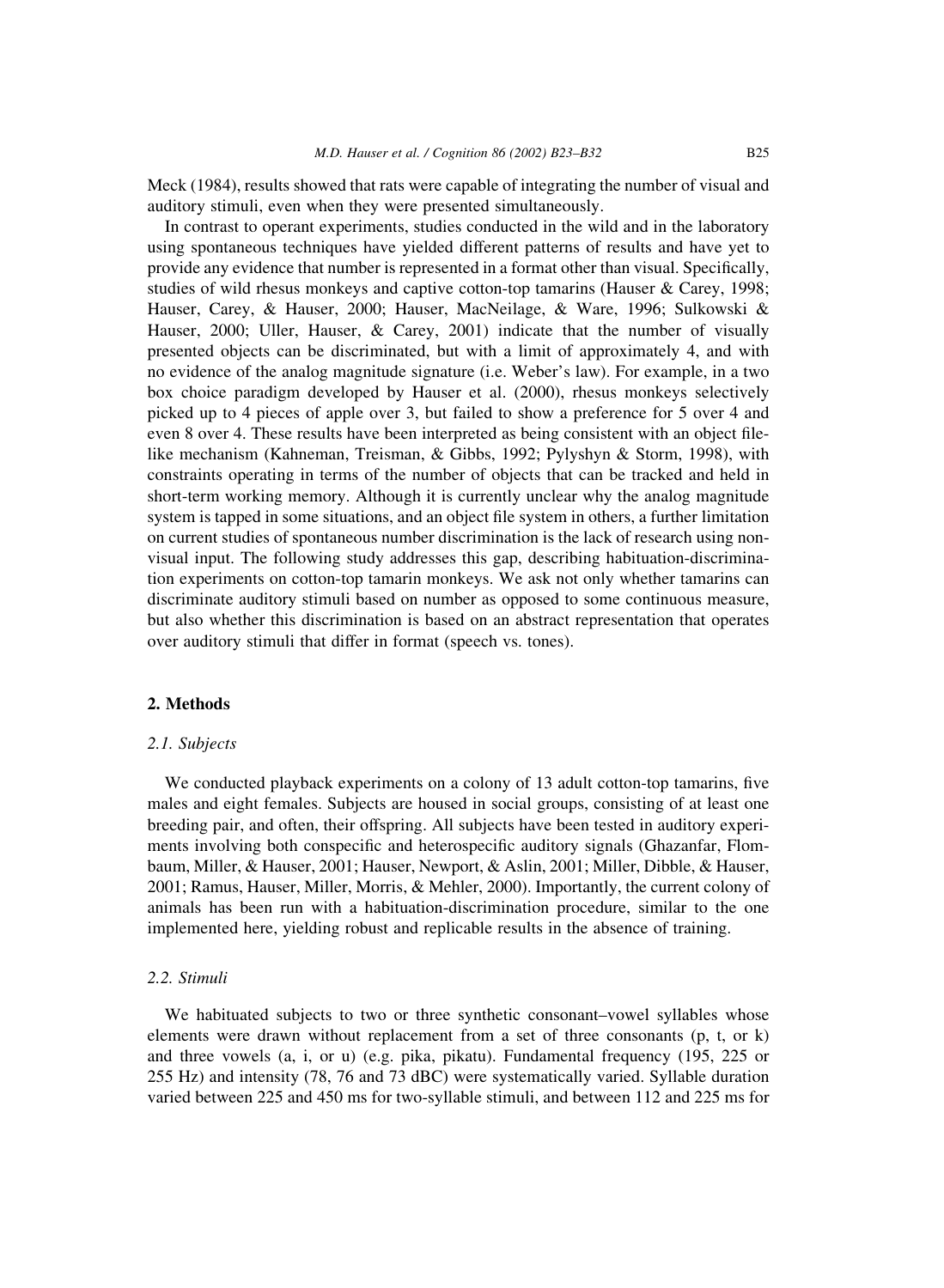three-syllable stimuli. This ensured that the interval between the first and the last syllable ranged between 225 and 450 ms and was equalized on average in those two sets.

The test stimuli were always a series of two or three tones of 100 ms duration. The fixed onset asynchrony of the tones (225 ms) insured that the difference between two and three occurred at a fixed point in time  $(450 \text{ ms} = \text{onset of the third tone})$ . All two or three tones within a given stimulus had the same pitch, timbre and intensity that were randomly selected on each trial amongst three possibilities (262, 330, or 394 Hz; brass, wood, or guitar; 78, 76, or 73 dBC).

Controls were introduced to insure that discrimination was based on numerosity rather than on any other confounded parameter (see Fig. 1).

### 2.2.1. Total duration

This parameter was operationally defined as the delay between the onset of the first and the last event (tone or syllable). Total duration could not be used for discrimination since it was equalized across the two categories (syllables, tones) of context stimuli (two or three syllables).

#### 2.2.2. Tempo

As a consequence of the manipulation of total duration, the tempo (delay between the onsets of two consecutive events) was twice as short in the three-syllable stimuli as in the two-syllable stimuli. Discrimination could not be based on tempo, however, because for the test stimuli with two or three tones, this parameter was equalized at 225 ms.

### 2.2.3. Individual event duration

Because each syllable filled the entire interval between event onsets, individual syllable duration was identical to tempo and hence varied between the two-syllable and threesyllable context sets. However, individual tone duration was equalized across the test stimuli and thus could not be used for discrimination.

#### 2.2.4. Total stimulation

The use of longer syllables in context two than in context three stimuli would appear to generate a confound in that total auditory stimulation – operationalized as the sum of the durations of all sound periods – is greater on average for the two-syllable stimuli than for the three-syllable stimuli. However, there was considerable variability and overlap between the two- and three-syllable stimuli on this dimension. Furthermore, because the individual tones were of a fixed duration, this temporal cue was reversed in the test stimuli, where total stimulation was greater for three-tone stimuli than for two-tone stimuli. Thus, discrimination based on total stimulation would predict that the test stimuli deviated more from the habituation stimuli on numerically identical trials than on numerically different trials. A contrario, a significant dishabituation response on numerically different trials compared to numerically identical trials cannot be attributed to a discrimination of total stimulation.

In some habituation studies in infants, any differential response during the test period, whether revealing a preference for the novel or for the old stimuli, is interpreted as evidence for discrimination (e.g. Starkey, Spelke, & Gelman, 1990). Such an ambiguity, however, cannot affect the present playback method where the test period starts only after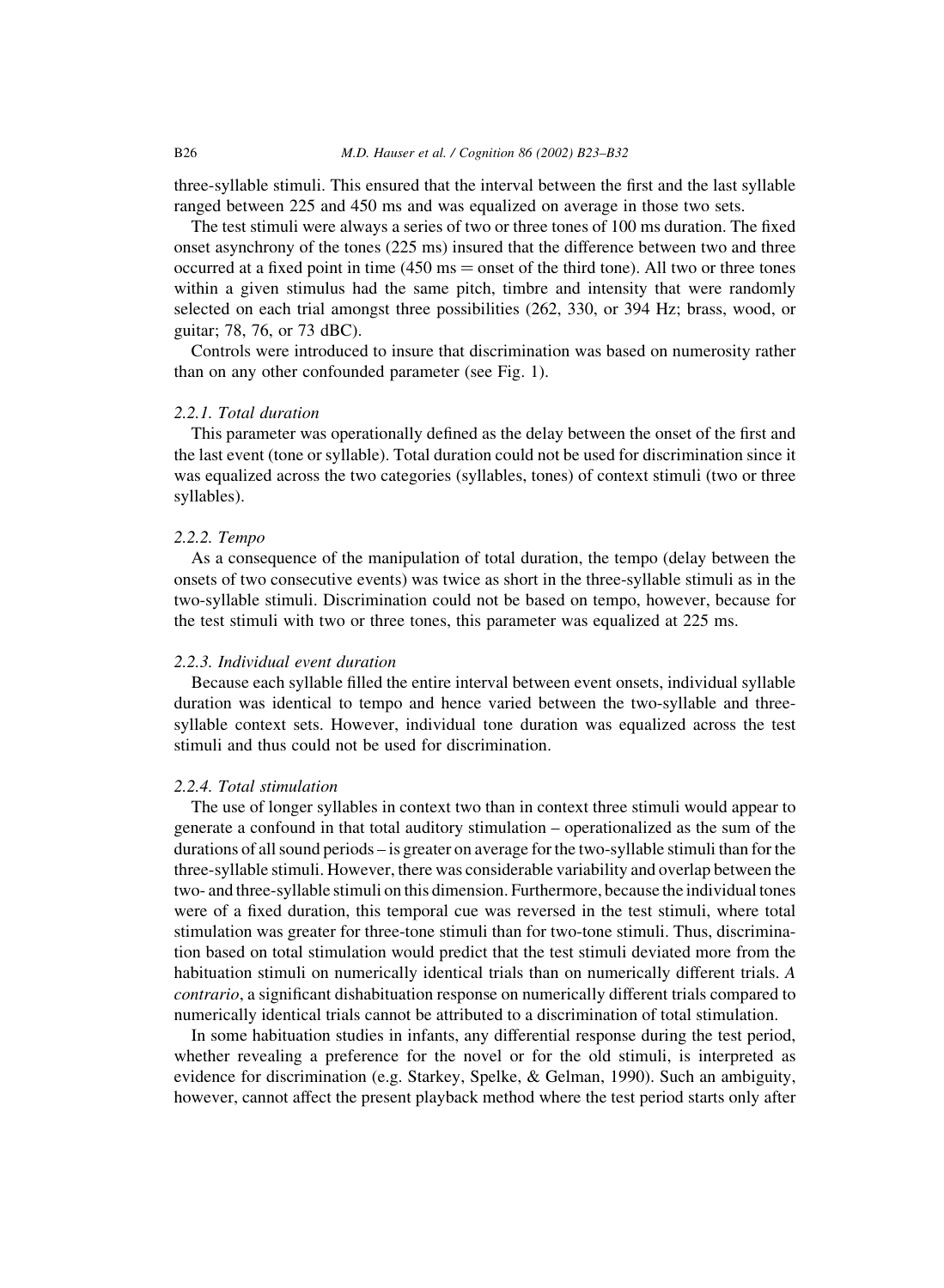

Fig. 1. (Top) Sample synthetic speech and tone stimuli used respectively as habituation and test items, illustrating the important variability in phonemic content, tempo, and duration. For simplicity, additional variations in pitch and intensity have not been depicted. (Bottom) Scheme used to control for non-numerical parameters. Each plot shows the percentage of stimuli presented at each given parameter value, separately for the two habituation numerosities (first two rows, marked H2 and H3) and the two test numerosities (last two rows, marked T2 and T3); white histograms correspond to two-item stimuli while hatched histograms correspond to three-item stimuli. Overall duration was equalized for H2 and H3, while tempo was equalized for T2 and T3. Thus, neither parameter could explain the monkeys' differential reaction to H2 followed by T3 or to H3 followed by T2, relative to their respective controls H2-T2 and H3-T3. Finally, in terms of total stimulation duration, both H2 and H3 were more similar to T3 than to T2. Thus, discrimination based on total stimulation would predict systematically greater dishabituation to T2 than to T3, particularly in subjects habituated with H2, which was not observed.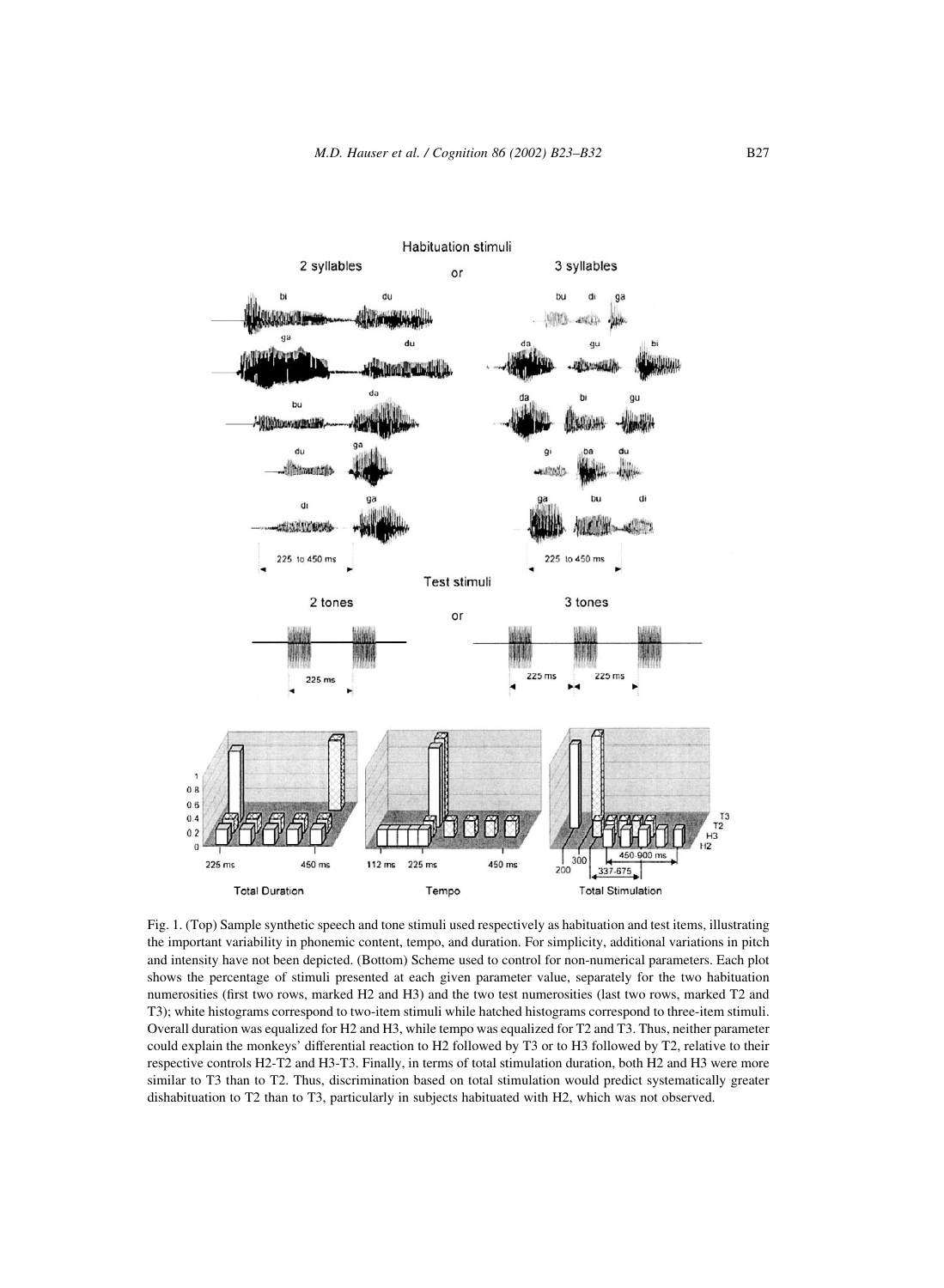the subject has stopped orienting to the habituation set. This creates an asymmetry between the old and new stimuli during the test period, so that subjects may orient more to the new stimuli, or equally to the new and old stimuli, but never more to the old stimuli. Thus, greater orienting to the numerically different stimuli can only imply numerical discrimination, not discrimination based on total duration.

## 2.3. Playback methods

In brief, each subject was presented during a habituation phase with multiple exemplars of either two- or three-syllable speech stimuli until they failed to respond on three consecutive trials and subsequently, in a test phase, were presented with eight alternating trials of two- and three-tone stimuli. We predicted that subjects would show a higher proportion of responses to tone stimuli differing in number from the habituation stimuli. Thus, for example, subjects habituated to two-syllable stimuli would respond more to three-tone than to two-tone stimuli.

The test cage  $(45 \times 45 \times 20 \text{ cm})$  was located inside an auditory chamber (Industrial Auditory Company, Inc., Model 400-A). A thin black cotton sheet separated the cage from an Alesis Monitor One speaker (frequency range:  $45{\text -}18000 \text{ Hz} \pm 3 \text{ dB}$ ) mounted on a shelf above, behind, and to the left of the subject.

A video camera attached to a monitor outside the chamber was used to view the session and to capture the experiment onto a videotape. Stimuli were played using an Audiomedia II sound card outputting to the speaker.

Each subject was removed from its home cage and transported to the testing room. Inside the testing room, we transferred the subject into the test cage. We habituated half of our colony to two-syllable exemplars and the other half to three-syllable exemplars. The inter-stimulus interval ranged from a minimum of 10 s to a maximum of 60 s (habituation trials: mean  $= 28.5$ , SD  $= 33.8$ ; test trials: mean  $= 24.0$ , SD  $= 11.6$ ). We played stimuli only when the test subject was looking down and away from the speaker. A positive response was defined as looking up and back toward the speaker either (a) during playback and continuing after stimulus offset or (b) after stimulus offset, but within a 2 s window. Responses occurring during playback, but ending before stimulus offset, were excluded because these orienting responses terminated before the number of tones had been presented; as in previous playback experiments, responses occurring after a 2 s window are considered ambiguous with respect to the causal relationship between playback and response. Other responses were coded as "no", "ambiguous", or "bad". "No" responses involved either no movement at all, or movement in a direction that was unambiguously opposite to the speaker. "Ambiguous" responses involved cases where subjects turned during the response period, but in a direction that was neither clearly toward nor away from the speaker. For on-line coding, ambiguous responses were coded as positive responses, whereas for off-line coding they were kept as ambiguous; trials recoded as ambiguous during the final three habituation trials would require rerunning the experiment, whereas ambiguous test trial responses were eliminated from the final data set. Lastly, bad responses occurred when subjects oriented toward the speaker immediately before playback, thereby making it difficult to code the response. These trials were treated in the same way as the ambiguous responses for both on- and off-line coding.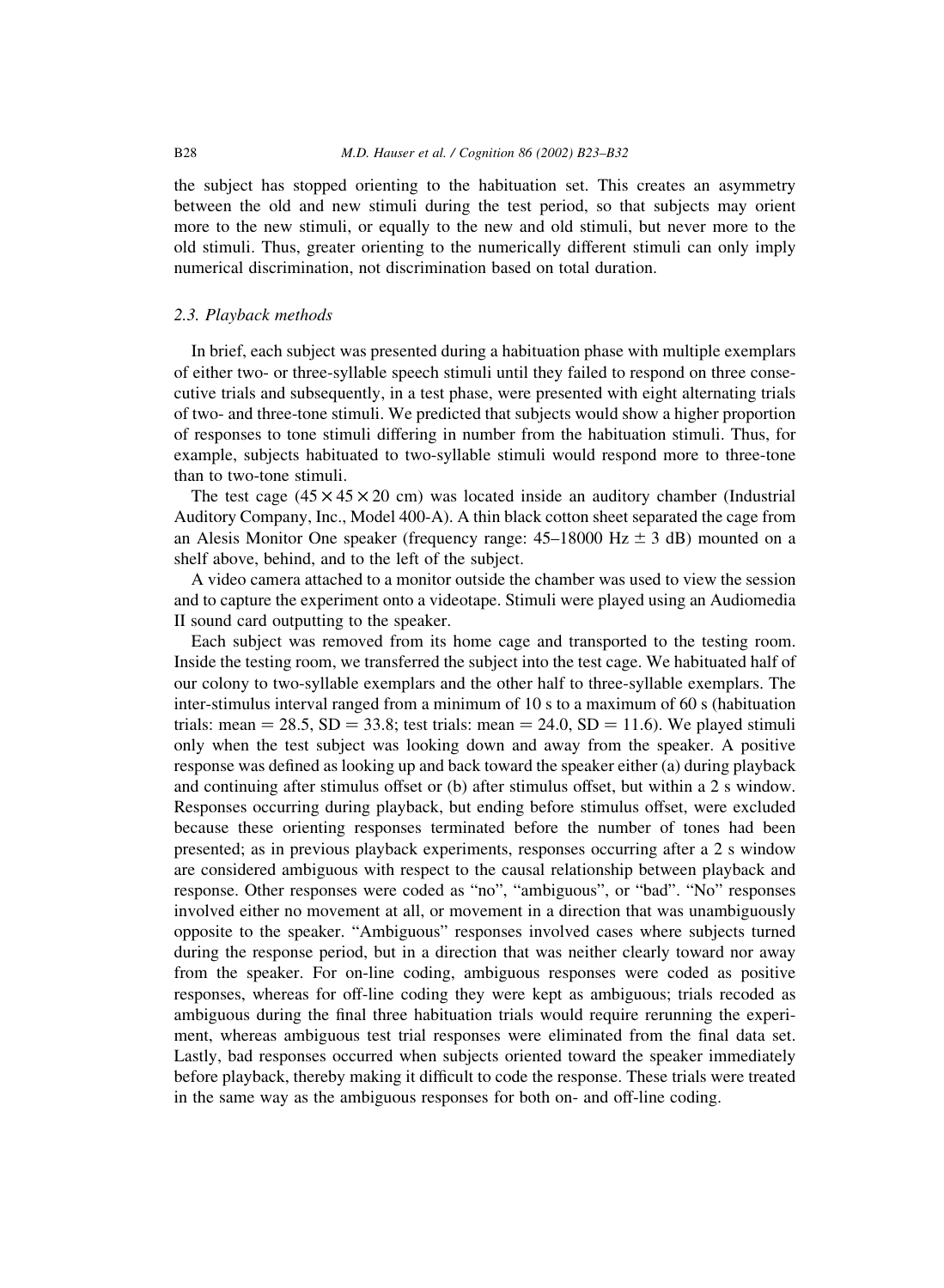We maintained subjects on the habituation series until they failed to respond ("no" responses) on three consecutive trials; prior research suggests that following three consecutive no-responses, the probability of a spontaneous orienting response toward the speaker is extremely low (Weiss, Garibaldi, & Hauser, 2001). Following habituation, each subject received eight test trials, alternating different exemplars of two and three tones, counterbalanced for order; half the colony started with the same number as in the habituation series (e.g. habituate to two syllables, test with two tones then three tones), and half with the different number. We use non-parametric tests throughout and a two-tailed distribution for evaluating  $P$  levels.

Although we scored responses on-line during the experiment, and thus were aware of the conditions, we recoded the last three habituation trials and the eight test trials blind to condition by using a digitized video acquisition system. In brief, each of these trials were acquired and assigned a file name; this file name was listed next to the experimental condition and this list constituted the master file. Before analyzing a trial, an experimenter marked each digitized record with three flags, one for the onset of the playback, one for the offset, and one for a 2 s response window following the offset of the playback. Once all files were marked, an experimenter stepped through each file, frame by frame, and coded responses blind to condition by simply turning off the audio portion of the file. To establish inter-observer reliabilities, at least two coders scored 30 trials, with a reliability score of 0.92. All habituation trials were recoded as no-responses, and only five of the 26 test trials were scored differently from the on-line scores; for these trials, we entered the on-line coding response.

## 3. Results

Subjects required a mean number of 26.5 trials  $(SD = 9.1, \text{ min} = 15, \text{ max} = 45)$  to habituate. As a result, subjects were exposed to a considerable variety of exemplars from the particular numerical class. Although some subjects habituated more rapidly than others (Fig. 2), there was no evidence that subjects habituated to two-syllable exemplars (mean  $=$  30.0, SD  $=$  16.9,  $n = 6$ ) differed from those habituated to three-syllable exemplars (mean = 27.1, SD = 8.1,  $n = 7$ ; Mann–Whitney  $U = 19.5$ ,  $P = 0.83$ ).

Following habituation, there was a highly significant overall difference in responses to two-tone and three-tone stimuli depending upon whether subjects were habituated to two or three syllables. Specifically, subjects were more likely to respond when number changed (mean  $= 82.69\%$ ,  $SE = 6.23$ ) from habituation to test than when number stayed the same (mean  $= 43.62\%$ , SE  $= 4.27$ ; Wilcoxon signed rank test  $= 3.04$ ,  $P = 0.002$ ). As illustrated in Fig. 3, there was no evidence that subjects habituated to two syllables were more or less likely to respond in the test trials than subjects habituated to three syllables.

### 4. Discussion

The results presented here provide the first controlled test of number discrimination in the auditory domain using untrained subjects, and the proper controls for continuous variables that can confound tests of number quantification. Although the set of habituation stimuli comprised a highly variable mixture of different speech sounds with variable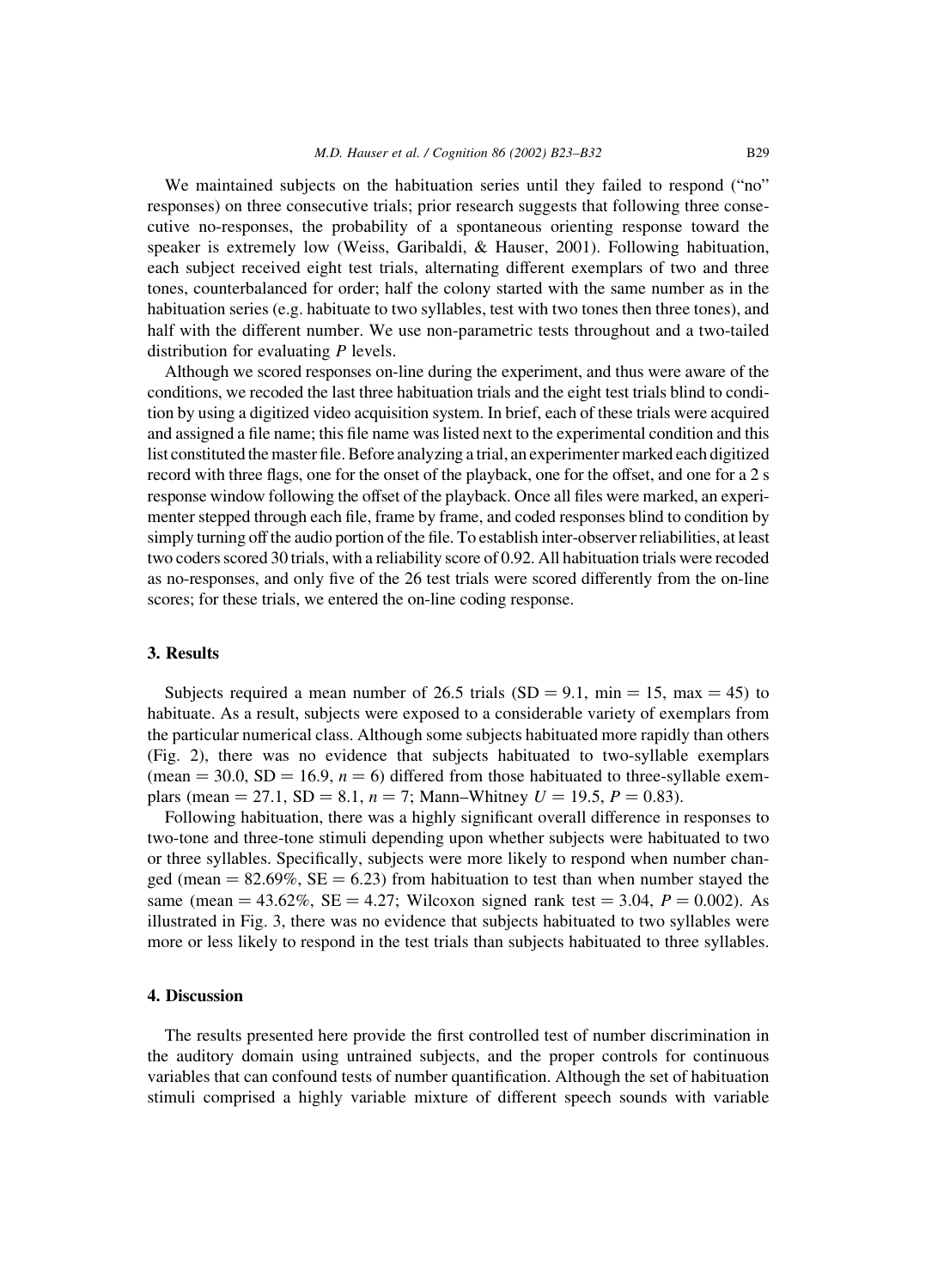

Fig. 2. Frequency distribution of the number of trials to habituation, contrasting subjects habituated to two syllables (white bars) vs. three syllables (striped bars).

fundamental frequencies, intensities, and phonemic content, cotton-top tamarins readily habituated to the repeated presentation of either two- or three-speech syllables. Furthermore, the subsequent presentation of novel stimuli consisting of two or three tones led to renewed orienting, which was about twice as likely to occur if the number of tones differed from the previous number of syllables, than if it was identical. Because the stimuli were controlled for various non-numerical parameters such as duration and tempo, this orienting response to numerically different trials indicates that tamarins are sensitive to the number of auditory stimuli that they hear.

Our data speak to the abstractness of the numerical representations deployed in this task. The habituation phase consisted entirely of speech stimuli, while the test phase comprised



Fig. 3. The proportion of responses in the test trials as a function of habituation group  $(x-axis)$ : habituated to two or three speech syllables) and test trial number (white, same number as habituation series; shaded, different number from habituation series).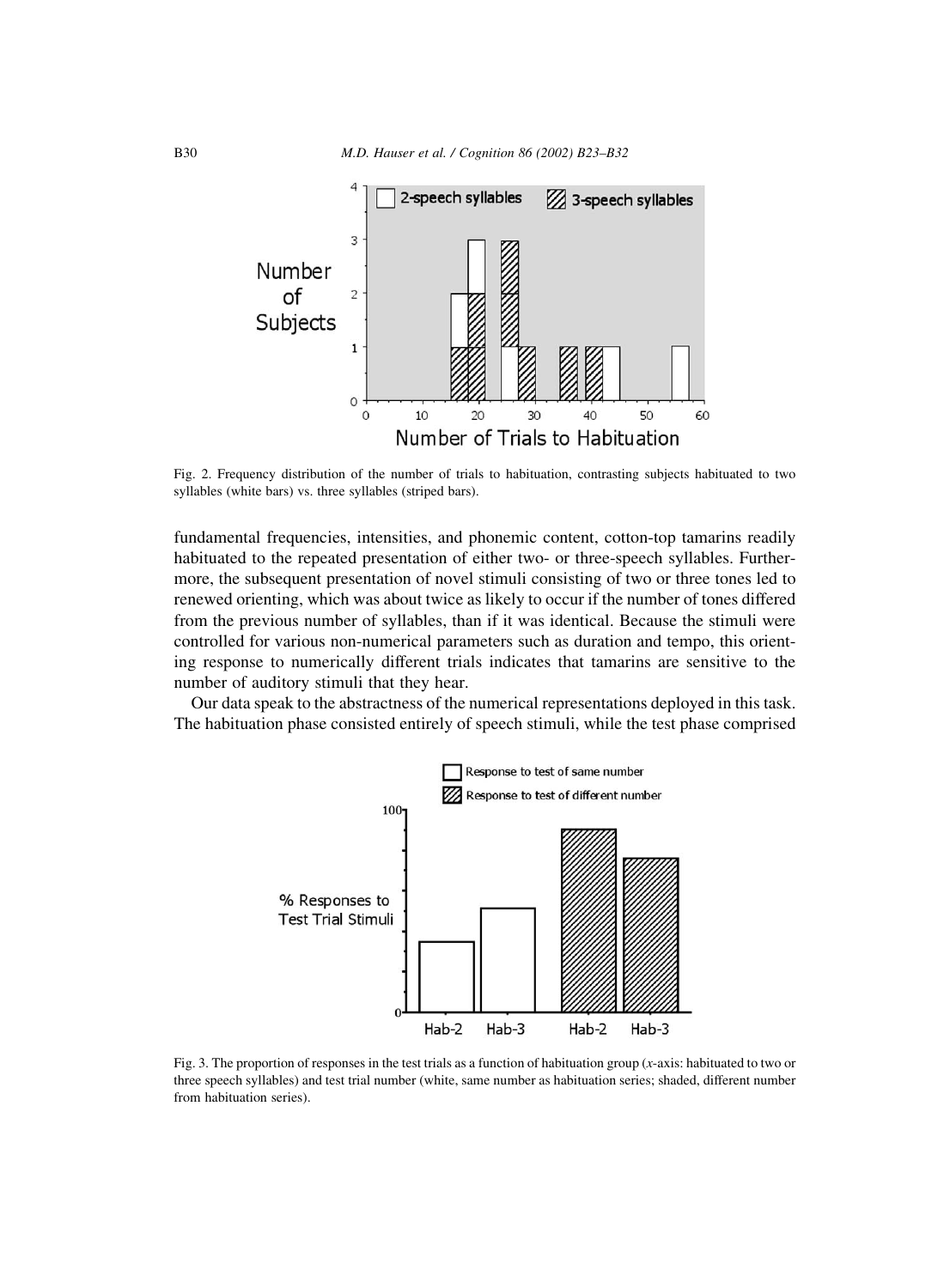only tone stimuli. The content of the stimuli, their duration, and their tempo varied considerably. The fact that habituation transferred across such variations indicates that tamarins can discriminate auditory stimuli based on the number of events or elements, a capacity that abstracts away from changes in stimulus identity and temporal parameters. Tamarins appear able to represent the occurrence of two or three auditory events, independently of their content and timing. Our experiments leave open the exact nature of the representation underlying this behavioral performance. One possibility is that tamarins possess an auditory event file, analogous to the object file or indexing system (Kahneman et al., 1992; Pylyshyn & Storm, 1998; Hommel, 1998), which would list recently perceived auditory stimuli in short-term memory. Numerosity would then be represented only implicitly as the number of open event files, and with a limit of three or four events. Alternatively, tamarins might possess an explicitly numerical representation based on an accumulator which would tally the approximate number of stimuli (Dehaene & Changeux, 1993; Gallistel & Gelman, 2000; Meck & Church, 1983). This representation is not limited to small numerosities, but would follow Weber's law and hence would become more imprecise for larger numerosities. Either of these representations might be specific to the auditory modality or highly abstract, extending cross-modally. Further experiments should test these alternative models by extending the current paradigm to larger numbers, as well as to cross-modal paradigms that involve habituation within one modality and testing in a different modality.

The most important conclusion from our study, however, is that auditory numerosities are spontaneously discriminated in cotton-top tamarins. The capacity to discriminate based on numerosities is sometimes considered as a 'last resort hypothesis' (Davis & Perusse, 1988), which should only be adopted once all other alternative possibilities have been rejected. Similarly, some researchers assume that genuinely numerical representations are normally not available to non-linguistic organisms, and that the construction of numerical representations from a "brain without numbers" (Simon, 1999) results from a slow process of learning and education. Our results and others (Feigenson, Carey, & Hauser, 2002; Xu & Spelke, 2000), by contrast, suggest that numerical representations are widely available in preverbal organisms and spontaneously evolve and mature without explicit training.

### Acknowledgements

We thank the reviewers of *Cognition* for comments on the manuscript. For funding, M.D.H. thanks the Mind, Brain and Behavior initiative at Harvard, and a grant from the NSF (ROLE). S.D. was supported by a McDonnell Centennial Fellowship.

#### References

Aureli, F., & de Waal, F. B. M. (2000). Natural conflict resolution, Berkeley, CA: University of California Press. Brannon, E. M., & Terrace, H. S. (2000). Representation of the numerosities 1–9 by rhesus macaques (Macaca mulatta). Journal of Experimental Psychology: Animal Behavior Processes, 26, 31–49.

Church, R. M., & Meck, W. H. (1984). The numerical attribute of stimuli. In H. L. Roitblatt, T. G. Bever & H. S. Terrace (Eds.), Animal cognition (pp. 445–464). Hillsdale, NJ: Erlbaum.

Davis, H., & Perusse, R. (1988). Numerical competence in animals: definitional issues, current evidence, and new research agenda. Behavioral and Brain Sciences, 11, 561–615.